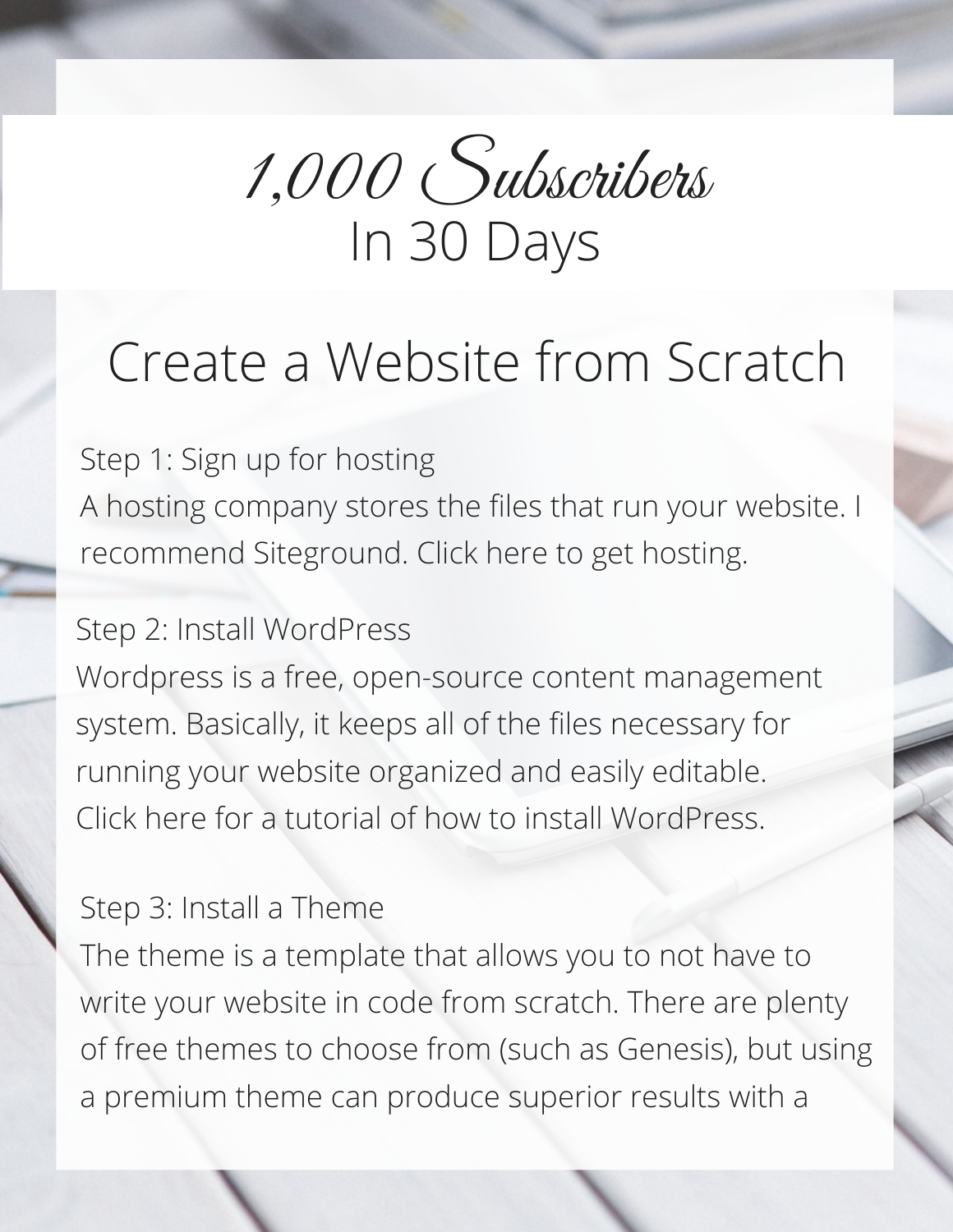

## Create a [Website](http://www.videofruit.com/) from Scratch

whole lot less work. If you're willing to invest a little bit of money that will save you a lot of time, I'd [recommend](https://thrivethemes.com/) one of the premium themes from Thrive. They come with a visual site builder that makes customizing your site extremely easy and intuitive. Click here to visit Thrive Themes and check out their options.

Step 4: Install a visual site builder plugin A plugin is like an app for your website: a little program that makes things easier or gives you new features. You'll want to install a "visual site builder" plugin to make your website much more intuitive to customize. Thrive themes makes a great one, or you can go with a free option like "Page Builder" by Siteorigin or "Beaver Builder Lite."